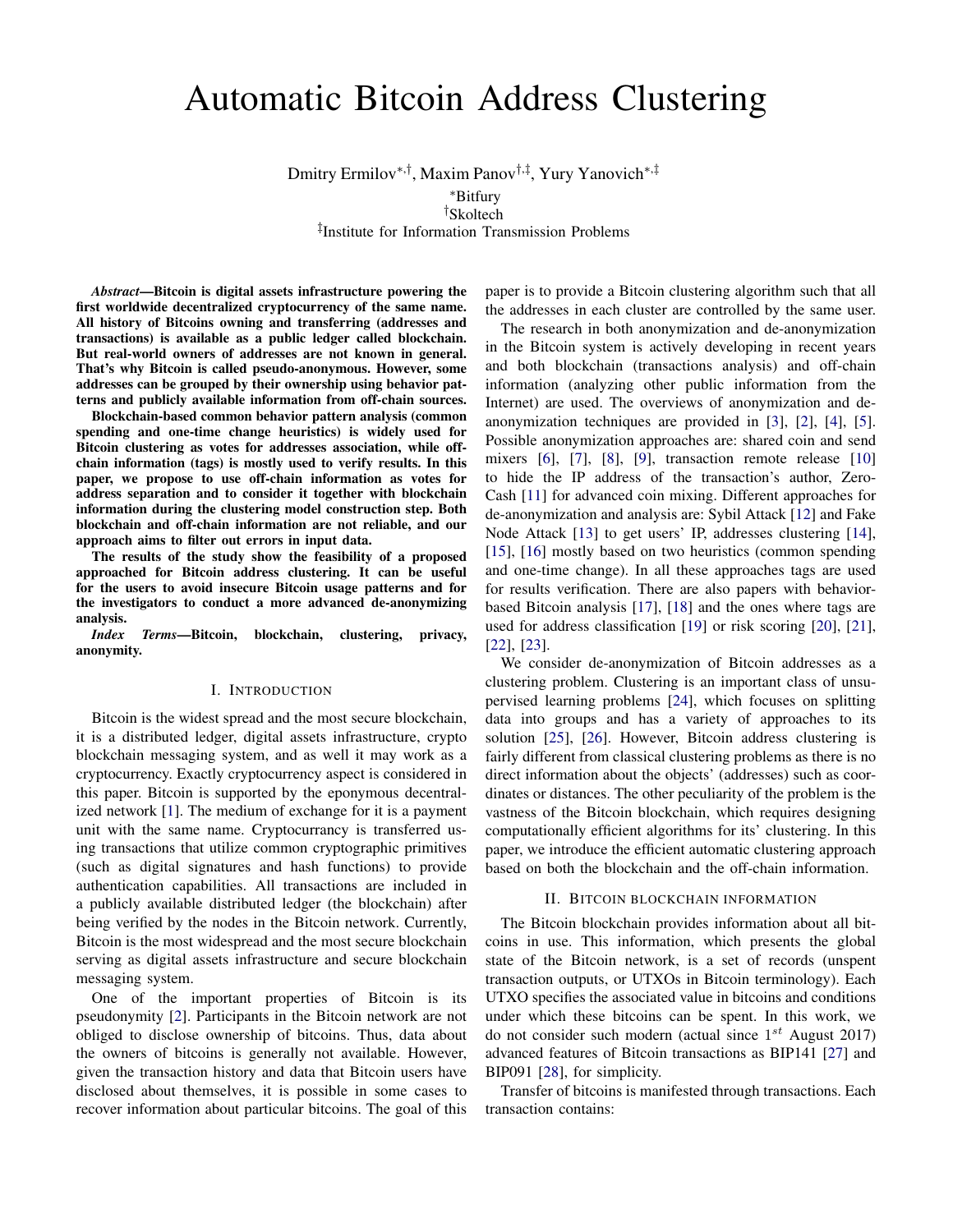- One or more inputs, each referring to a valid UTXO and containing authentication information, allowing one to spend corresponding bitcoins.
- One or more outputs, each containing a specification of a newly created UTXO.

After a completion of a transaction, UTXOs referenced by its inputs are removed from the UTXO set maintained by every Bitcoin node, and its outputs are added into the UTXO set. To incentivize inclusion of transactions into the Bitcoin blockchain, the cumulative value of transaction outputs is usually slightly less than the cumulative value of its inputs. The difference (transaction fee) is paid to the Bitcoin node that included the transaction into the blockchain, see [\[1\]](#page-5-0) and [\[29\]](#page-5-28), Chapter 8.

In order to spend bitcoins, the owner generally needs to present to the network publicly verifiable authentication information proving that the assets belong to him. For convenience, conditions of spending a UTXO can be compressed with a collision-resistant hash function, thus forming a (Bitcoin) address. There are two main kinds of addresses used in Bitcoin today, corresponding to two kinds of conditions under which a UTXO may be spent:

- Knowledge of a single private key in the secp256k1 elliptic curve cryptosystem [\[30\]](#page-5-29) may be required to spend a UTXO. In this case, the address is the hash of the corresponding public key
- Otherwise, spending a UTXO may require providing proofs of knowledge of m out of n private keys ( $1 \leq$  $m \leq n$ ) in the same cryptosystem [\[31\]](#page-5-30). In this case, the address is a hash digest depending on  $m$ ,  $n$ , and  $n$  public keys.

There may be multiple UTXOs associated with the same address. We will assume that:

- Each Bitcoin address is controlled by a single realworld entity. Thus, we will ignore those sufficiently rare cases in which a multi-signature address is used for joint ownership of bitcoins, and not for multi-factor authentication [\[32\]](#page-5-31).
- A single entity may control more than one address.

#### III. BLOCKCHAIN-BASED HEURISTICS

<span id="page-1-1"></span>In this section, we present blockchain-based heuristics which are helpful for linking groups of Bitcoin addresses into one cluster. These heuristics, *common spending* and *one time change*, are based on certain patterns which are common for many transactions in the Bitcoin network. However, these patterns are not necessarily satisfied for all the transactions and thus, our heuristics are prone to error. The errors mean that some addresses can be falsely linked together. This may result in a creation of very large clusters, which in fact are not controlled by a single user.

The following definitions will be useful for our analysis.

*Definition 1:* For the purpose of transaction analysis, a (Bitcoin) transaction is viewed as an ordered triplet  $t = (A, B, c)$ , consisting of:

- The finite multiset of transaction inputs  $A$ , where each input  $(a_i, A_i) \in \mathcal{A}$  is an ordered pair of the address  $A_i$ and the value of the input  $a_i > 0$ .
- The finite multiset of transaction outputs  $\beta$ , where each output  $(b_i, B_j) \in \mathcal{B}$  is an ordered pair of the address  $B_j$ and the value of the output  $b_j \geq 0$ .
- The transaction fee  $c = \sum$  $(a_i,\cdot)\in\mathcal{A}$  $a_i$  –  $\sum$  $(b_j, \cdot) \in \mathcal{B}$  $b_j \geq 0.$

*Definition 2:* For an arbitrary multiset of transaction inputs or outputs  $A$  we denote the multiset of addresses in  $A$  as  $Addr(\mathcal{A}).$ 

We start by describing the exact variants of heuristics we used and their differences from ones introduced in [\[17\]](#page-5-16), [\[33\]](#page-5-32).

*A. Common spending (CS)*

The most obvious idea for clustering Bitcoin addresses is linking together all the input addresses of one transaction, which was explored in many papers, see for example [\[17\]](#page-5-16), [\[33\]](#page-5-32).

*Heuristic 1:* If two or more addresses are inputs of the same transaction with one output, then all these addresses are controlled by the same user.

This heuristic is expected to be very accurate as common spending by different users should be based on high degree of trust between them. However, as opposed to the situation in 2013 [\[33\]](#page-5-32), nowadays there exists multiple services for multi input transactions.

Importantly, we attended to transactions with one output, and likewise [\[33\]](#page-5-32) do not consider multi-output transactions. The reason is that many multi-output transactions are so-called 'shared sends' [\[6\]](#page-5-5), [\[9\]](#page-5-8), which are the transactions induced by several users to obfuscate transaction history.

# *B. One-time change (OTC)*

Our second heuristic is more involved. It is based on the standard Bitcoin mechanism where the change from the transaction is returned to a new address.

<span id="page-1-0"></span>*Definition 3:* We say that the transaction  $t = (\mathcal{A}, \mathcal{B}, c)$ satisfies the condition of a one-time change if the following conditions hold.

- 1)  $\#Addr(\mathcal{B}) = 2$ , i.e. the transaction t has exactly two outputs.
- 2)  $\#Addr(\mathcal{A}) \neq 2$ , i.e. the number of t inputs is not equal to two. If  $\#Addr(\mathcal{A}) = \#Addr(\mathcal{B}) = 2$  the transaction is most likely shared send mixer.
- 3) Both outputs of transaction  $t$ ,  $B_1$  and  $B_2$ , are not selfchange addresses, i.e.  $B_1, B_2 \notin Addr(\mathcal{A})$ .
- 4) One output of the transaction  $B_1$  did not exist before transaction t and decimal representation of the value  $b_1$ has more than 4 digits after the dot.
- 5) The other output of the transaction  $B_2$  was previously part of the Bitcoin network and has not been OTC addressed in previous transactions.

*Heuristic 2:* If the transaction satisfies the conditions of a one-time change transaction, (see Definition [3\)](#page-1-0), then the OTC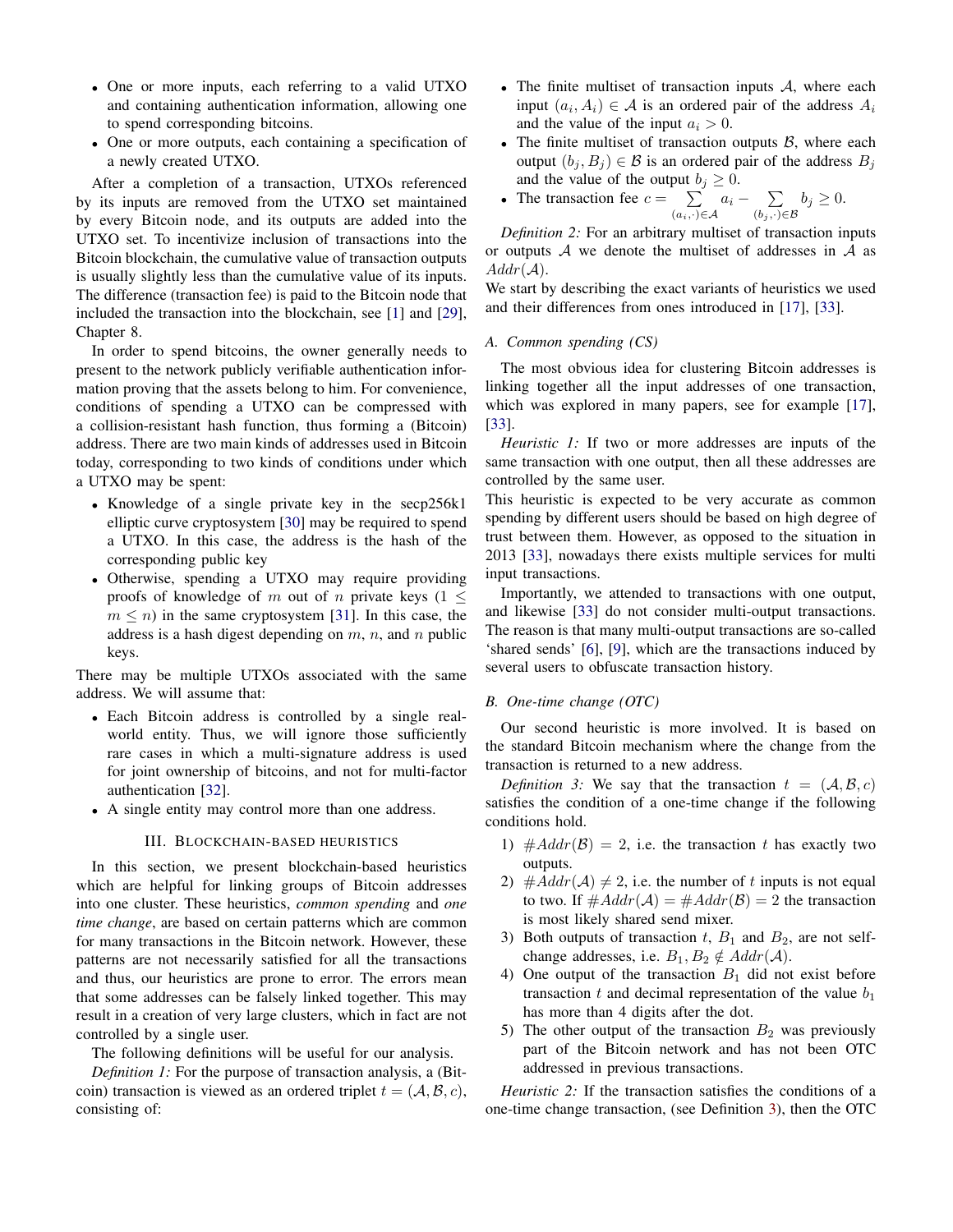output and all the inputs of the transaction are controlled by the same user.

We note that this heuristic is much more prone to errors. Especially vulnerable is the condition on some digits in the decimal representation of change. However, our definition of OTC is more stricter than, for example, definition of [\[33\]](#page-5-32), which results in a less number of false positive OTC transactions.

#### <span id="page-2-0"></span>IV. OFF-CHAIN INFORMATION FOR CLUSTERING

The previous section made a deal with intrinsic blockchain information. Despite the fact that address owners are not required to disclose information about their selfs, much public information can be found on the Internet (off-chain information). If the Bitcoin address is mentioned in the same data frame with the tag (key phrase-entity, for example, company name or username), then it is said say that the address has such a tag. This section is devoted to off-chain information collection, types of tags and their relation to the clustering.

#### *A. Tag Collection*

Tags could be collected either passively or actively. The passive approach means web crawling of public forums and user profiles (for example, *Bitcointalk.com*, *Twitter* and *Reddit*) and Darknet markets (for example, *Silkroad*, *The Hub Marketplace* and *Alphabay*). The active approach means manual analysis of Bitcoin companies and data actualization procedures. The most common Bitcoin businesses companies are exchanges, marketplaces, mining pools and mixers. Some companies mostly use addresses with specific prefixes. As an address is a public key, for an unknown private key then to generate a specific address, one has to try many private keys, i.e., make some extra computational work. For example, *Satoshi Bones* casino uses *1change* and *1bones* prefixes and *BTC-E* exchange uses *1eEUR* and *1eUSD* prefixes. Addresses starting from *1MartinHafernikorn* and *1Ninja* are also computationally demanding and can help to identify users.

We call the collected tags *dirty* as they are not standardized: they are mostly informationless suffixes (for example, *.com, .co, @gmail*), upper and lower letter cases are mostly unnecessary, misprints are included. The *dirty* tags are processed to eliminate described drawbacks and in the process becoming *clean*.

# <span id="page-2-1"></span>*B. Negative pairs*

We distinguish six categories of Bitcoin organizations: mining pools (pools), exchanges, Darknet markets (dnm), mixers, gambling and other services (services). The dictionary of *clean* tag types is prepared: each of *clean* tags may correspond to only one type (if any). An address can have tags from different categories. It is assumed unlikely that any cluster has different tags of the same type (it means, for example, that different people control exchanges *Bitfinex* and *HitBTC*). Some pairs of categories are also unlikely to be present in one cluster (for example, exchange and dark market).

Let us call  $L = \{\{a_i, a_j\}\}\$  the set of negative pairs, where addresses  $a_i$  and  $a_j$  in each pair have either different tags from the same category or tags from a forbidden pair of categories, see details in Section [VI.](#page-3-0)

# <span id="page-2-2"></span>V. THE ALGORITHM FOR AUTOMATIC BITCOIN NETWORK CLUSTERING

In this section we are going to describe the algorithm for Bitcoin address clustering which regulates to balance information coming directly from Bitcoin blockchain (CS and OTC heuristics) and the additional information gathered from the Internet in the form of tags as described in Section [IV.](#page-2-0)

### *A. Notations*

Let us introduce the following notations. Let  $T = \{t_i\}$ be the set of all transactions in Bitcoin blockchain and A be the set of all addresses present in transactions from T. The clustering of Bitcoin addresses is a decomposition  $A =$  $A_1 \cup A_2 \cup \cdots \cup A_N$  into non-intersecting subsets  $A_l \cap A_j = \emptyset$ for  $l \neq j$ . We also denote by  $T_H \subset T$  the set of all transactions which satisfy either CS or OTC heuristics. For the transaction  $t \in T_H$  we denote by  $Addr_H(t)$  the set of all addresses which should be attributed to the single user according to one of the heuristics. We note, that by construction only one of the heuristics can be satisfied for a single transaction  $t$ . The information about tags is represented as a set of negative pairs  $L = \{(a_i, a_j)\}\.$  The pair of addresses  $(a_i, a_j) \in L$  if we have a piece of information that these addresses are not controlled by the same user (see Section [IV-B](#page-2-1) for details).

## *B. Probabilistic model*

We note that both CS and OTC heuristics and the set of negative pairs L may contain erroneous information. To deal with this situation, we propose a probabilistic framework which allows specifying our confidence to different sources of data. We are going to consider different types of observations (which we *treat as an independent* to make it computationally solvable):

- In the event that all the addresses  $Addr<sub>H</sub>(t)$  for some  $t \in T_H$  indeed belong to the same user is true with probability p.
- In the event that two addresses  $\{a_i, a_j\} \in L$  are controlled by the same user is true with probability  $q$ . In other words, the information about the negative association between any pair of addresses in  $L$  is validated by the probality  $1 - q$ .

Let the likelihood  $\mathbb{P}(A, T_H, L \mid p, q)$  be a function of the clustering  $A$ , transactions  $T_H$  and negative pairs  $L$ :

$$
\mathbb{P}(A, T_H, L \mid p, q) =
$$
\n
$$
= \prod_{t \in T_H} p^{\mathbb{I}\left( Add_{TH}(t) \subset Cl(A) \right)} \times (1 - p)^{\mathbb{I}\left( Add_{TH}(t) \not\subset Cl(A) \right)}
$$
\n
$$
\times \prod_{\{a, a'\} \in L} (1 - q)^{\mathbb{I}\left( \{a, a'\} \not\subset Cl(A) \right)} \times q^{\mathbb{I}\left( \{a, a'\} \subset Cl(A) \right)},
$$

where for some set of Bitcoin addresses S the notation  $S \subset$  $Cl(A)$  means, that there exists a cluster  $A_l$  such that  $S \subseteq A_l$ .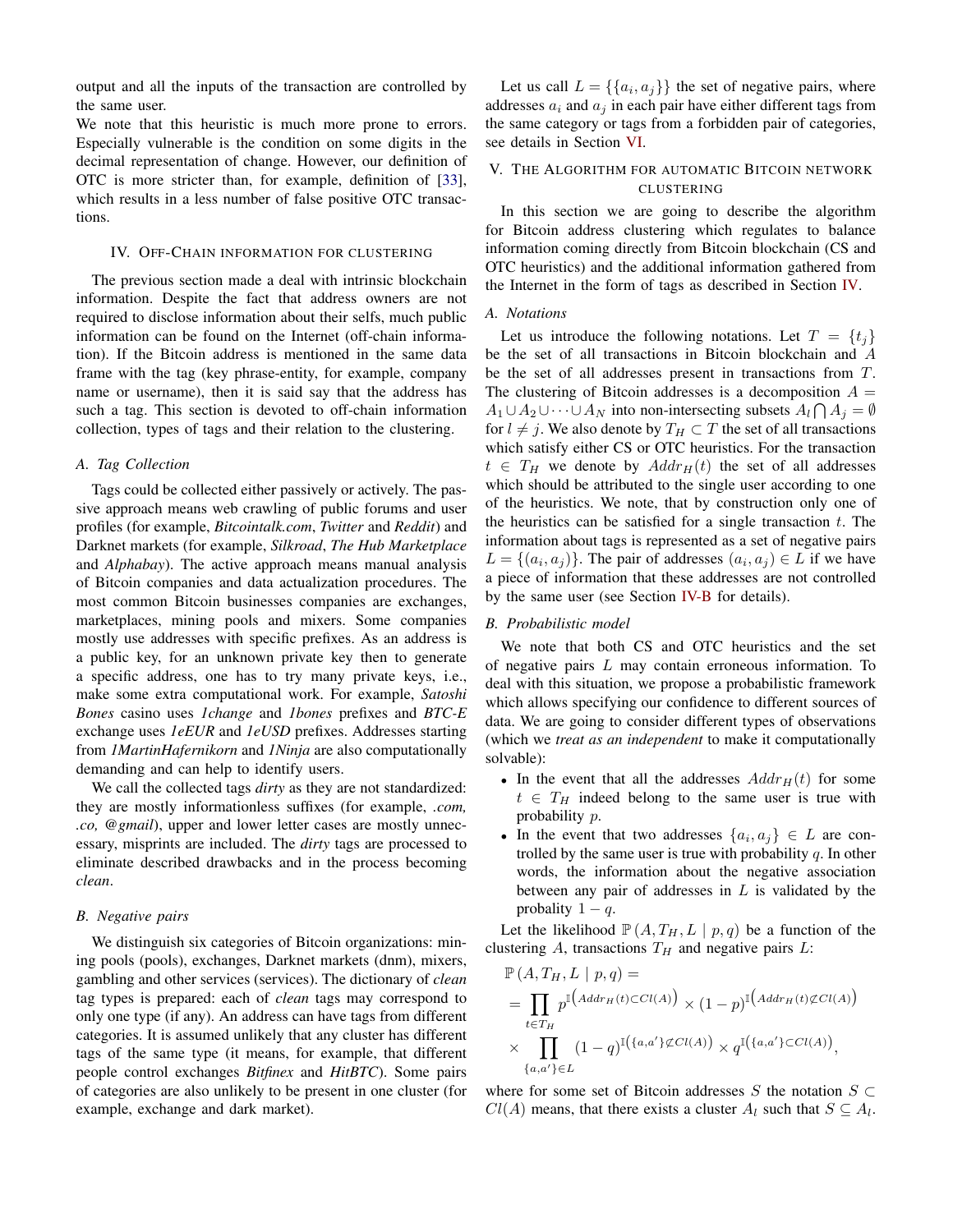Finally, the log-likelihood reads as

<span id="page-3-1"></span>
$$
\ln \mathbb{P}(A, T_H, L \mid p, q) =
$$
\n
$$
= \sum_{t \in T_H} \mathbb{I}(Addr_H(t) \subset Cl(A)) \ln(1-p)
$$
\n
$$
+ \sum_{t \in T_H} \mathbb{I}(Addr_H(t) \not\subset Cl(A)) \ln(p)
$$
\n
$$
+ \sum_{\{a, a'\}\in L} \mathbb{I}(\{a, a'\} \not\subset Cl(A)) \ln(1-q)
$$
\n
$$
+ \sum_{\{a, a'\}\in L} \mathbb{I}(\{a, a'\} \subset Cl(A)) \ln(q).
$$
\n(1)

We note that the proposed model is not intended to capture the probabilistic structure of the real world, but more to give an approach for systematical study of confidence trade-offs between different sources of information. Moreover, it allows efficient optimization of parameters as discussed in the next section.

#### <span id="page-3-3"></span>*C. Maximization of likelihood*

Maximization of log-likelihood [\(1\)](#page-3-1) is a discrete optimization problem which is in fact NP-hard. We suggest solving it by using a greedy approach. We will go retrospectively through all the transactions in the Bitcoin network, which satisfy one of the heuristics. On each step, we decide whether to join the clusters corresponding to the addresses  $Addr_H(t_i)$  for the considered transaction  $t_j$  based on the values of the loglikelihood functional. Let  $\hat{A}_j = A_{k_1} \cup \cdots \cup A_{k_{m_j}}$  be a union of all the clusters which representatives belong to  $\AA ddr_H(t_i)$ . Let us find the change in the number of negative pairs if we join all the clusters corresponding to  $Addr_H(t_i)$  into one cluster  $\hat{A}_j$ :

$$
\Delta_{t_j}\left(\sum_{\{a,a'\}\in L} \mathbb{I}(\{a,a'\}\subset Cl(A))\right) = \sum_{\{a,a'\}\in \hat{A}_j} \mathbb{I}(\{a,a'\}\in A_l)
$$

$$
-\sum_{i=1}^{m_j} \sum_{\{a,a'\}\in A_{k_i}} \mathbb{I}(\{a_i,a_j\}\in A_l) = \Delta_{\hat{A}_j} - \sum_{i=1}^{m_j} \Delta_{A_i},
$$

where  $\Delta_{A_m}$  is a number of negative pairs in cluster  $A_m$ . Then, if we merge all the clusters corresponding to  $Addr_H(t_j)$ , the change of the log-likelihood [\(1\)](#page-3-1) is equal to

$$
\Delta_{\mathbb{P}}(t_j, A, L \mid p, q) =
$$
  
=  $\ln\left(\frac{p}{1-p}\right) + \left(\Delta_{\hat{A}_j} - \sum_{i=1}^{m_j} \Delta_{A_{k_i}}\right) \ln\left(\frac{q}{1-q}\right).$ 

Thus, if  $\Delta_{\mathbb{P}}(t_j, A, L \mid p, q)$  is positive, then we merge all the clusters corresponding to  $Addr<sub>H</sub>(t<sub>i</sub>)$ , otherwise need to we continue with the next transaction.

## <span id="page-3-4"></span>*D. Refinements of the algorithm*

We note that due to the greedy (historical) approach the change of parameters  $p$  and  $q$  can lead to very non-monotone changes in the clustering. For example, we can decrease parameter  $q$ , which in principle should lead to smaller clusters, but find out that the largest cluster becomes even larger. To overcome this we propose, on the first step, to perform clustering with  $q \rightarrow 0$ , where the clusters are not allowed to contain any negative pairs. In the second step, we once again go through Bitcoin transactions historically and optimize likelihoods as discussed in the previous section. We call this approach the *greedy additive clustering* (add) as opposed to the pure historical approach discussed previously.

#### VI. EXPERIMENTS

# <span id="page-3-0"></span>*A. Data*

In our experiments we considered the blockchain data that contained transactions from Bitcoin blockchain from  $3<sup>d</sup>$ January of 2009 to  $9^{th}$  March of 2017. During this period there were 211,789,876 transactions which cover 244,030,115 unique addresses.

The important question is what part of Bitcoin addresses can be covered by CS and OTC heuristics (see Section [III\)](#page-1-1). For the considered data, the CS heuristic condition is satisfied for 8,161,086 transactions with 28,416,034 addresses while the OTC heuristic condition holds for 35,844,487 OTC transactions with 69,520,194 unique addresses. Both conditions give a total of 44,005,573 covered transactions with 95.250.167 unique addresses (the overlap is 2,686,061 addresses). It means that with this information we can cluster only slightly more than 1/6 of the whole Bitcoin blockchain.

<span id="page-3-2"></span>

| services | 57 |
|----------|----|
| gambling | 80 |
| mixer    | 3  |
| dnm      | 16 |
| exchange | 98 |
| pool     | 52 |

Off-chain information was collected from 97 sources (*twitter.com, walletexplorer.com*, etc.). It contains more than 20 million clean tags with 305 unique values (*Bitstamp.net, Eligius mining pool*, etc.). Clean tags are distributed between six categories, see the number of unique tags per category in Table [I.](#page-3-2) There exists only one tag (*BTCChina*) which belongs to two categories simultaneously: exchange and pool. Our preprocessing left 335,000 dirty tags with approximately 105,000 unique

TABLE I: Unique clean tags per category.

values (mrdeposit, crypto\_bot, etc.). We note that in principle this information can be still useful, although but we do not use it in this study.

Looking throughout off-chain information we discovered out that some addresses have multiple distinct clean tags, see Table [II.](#page-4-0) For example, some addresses may have 2-3 categories with one tag in each one or they may have more than one tag in one category. Such situations can either indicate that different types of resources are owned by the same user, or can be artifacts of data collection. The first situation can be illustrated by the following example: there exist addresses with tags *CoinChimp.com* (exchange) and *BitLaunder.com* (mixer). The search over the Internet reveals that both services are owned by the same person [\[34\]](#page-5-33). However, tags from some categories are unlikely to be present for the assets of one person. For example, well-known exchanges are impossible to be affiliated with some Darkmarket addresses. We collected the information about appearances of different clean tags, see Table [II.](#page-4-0) We use this information as guidance for further clustering, i.e. we consider any pair of different clean tags from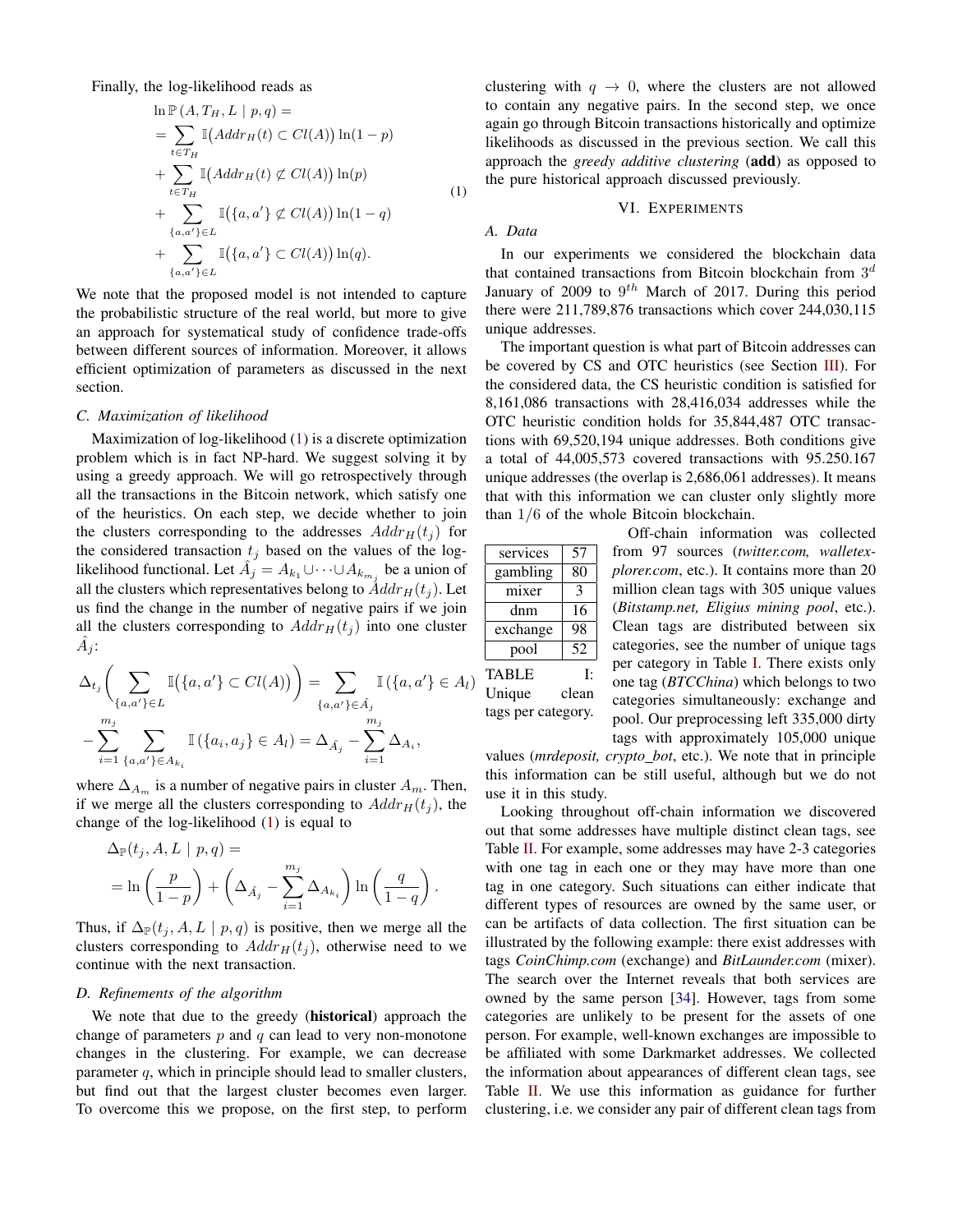<span id="page-4-0"></span>

|          | services | gambling | mixer | dnm | exchange | pool    |
|----------|----------|----------|-------|-----|----------|---------|
| services | 165,970  | 66.387   |       |     | 441      | 186     |
| gambling | 66,387   | 11,9857  |       |     |          |         |
| mixer    |          |          |       |     | 1.703    |         |
| dnm      |          |          |       |     | 13       | 18      |
| exchange | 441      |          | 1.703 | 13  | 606,357  | 198,551 |
| pool     | 186      |          |       | 18  | 198,551  | 1,561   |

TABLE II: The number of addresses with distinct clean tags in respective pairs of categories.

one category as a negative pair and also consider two addresses with different clean tags as a negative pair if tags from these categories never mark the same address in the Bitcoin network. Moreover, we call a negative pair of any combination of tags where one of the tags corresponds to Darkmarket as well as a combinations service – exchange, mixer – exchange and gambling – pool. The appearance of such pairs in our tags is most likely due to the flaws in tagging procedure. All this information is present in Table [III.](#page-4-1)

<span id="page-4-1"></span>

|          | services | gambling | mixer | dnm | exchange | pool |
|----------|----------|----------|-------|-----|----------|------|
| services |          |          | F     | F   |          |      |
| gambling |          |          | F     | F   |          |      |
| mixer    |          |          | Е     | F   |          |      |
| dnm      |          |          |       | п   |          |      |
| exchange |          |          | F     | F   |          |      |
| pool     |          |          | F     | Е   |          |      |

TABLE III: Table shows if the appearance of addresses having two distinct clean tags in the same cluster should be forbidden. "F" stays for forbidden and "A" is for allowed.

#### *B. Clustering*

We started our experiments by considering clustering based solely on CS and UTC heuristics. As a result, we obtained clustering that covers 95,250,167 addresses and contains 14,117,435 clusters. It appears that the biggest cluster in this clustering has a size of 26,694,671 addresses containing addresses with clean tags from all six categories, see Table [IV.](#page-4-2) Moreover, this clustering has 249 clusters with negative pairs of addresses totaling more than  $2.3 \cdot 10^{13}$  negative pairs with the majority being in the largest cluster. It means that we can use the off-chain information to get more (fine-grained) clustering information.

<span id="page-4-2"></span>

| Category | Number<br>of<br>tags | Number of<br>common tags<br>(size) | Examples of common tags    |
|----------|----------------------|------------------------------------|----------------------------|
| services | 33                   | 5 (> 100K)                         | Bitpay.com, Xapo.com       |
| gambling | 34                   | 6 (> 50K)                          | 999Dice.com, primedice.com |
| mixer    | ٩                    | 1(>100K)                           | <b>BitcoinFog</b>          |
| dnm      | 14                   | 5 (> 100K)                         | SilkRoad Marketplace       |
| exchange | 64                   | 12 (> 100K)                        | BTC-e.com, Bittrex.com     |
| pool     | 15                   | (> 50K)                            | BTCChina, Hashnest.com     |

TABLE IV: Tags of the biggest cluster in case of clustering without constraints.

The opposite case is to completely forbid the appearance of a negative pair of addresses in one cluster. It means that we skip all CS and OTC transactions that can lead to the

formation of a cluster with a negative pair inside it. We note that this leads to a certain number of addresses to be omitted from clustering. This is due to the fact that some addresses from  $Addr_H(t)$  may form a negative pair for some OTC/CS transactions t. Such clustering covers 94,851,585 addresses and contains 14,133,381 clusters. We note, that 50,666 CS and 27,877 OTC transactions are skipped. The biggest cluster has a size of 2,475,769 addresses. Importantly, large clusters have fewer distinct categories of tags than before:

- 1) The largest cluster has a size of 2.48M addresses and contains
	- 8,809 addresses with tag *BitReserve.com* (services);
	- 83,732 addresses with tag *NitrogenSports.eu* (gambling);
	- 8 addresses with tag *Eligius mining pool* (pool).
- 2) Second largest cluster has a size of 2.26M addresses and contains
	- 23,202 addresses with tag *Circle pay app* (services);
	- Six addresses with tag *999Dice.com* (gambling);

• Ten addresses with tag *Eligius mining pool* (pool). We note that we can create more fine grained and possibly more accurate clustering if we have more off-chain information or use more of available one (i.e. "dirty" tags).

However, it is interesting to explore the intermediate cases via probabilistic algorithm introduced in Section [V.](#page-2-2) We use a historical (chronological) order for treating transactions (see Section [V-C\)](#page-3-3) and greedy additive clustering (add), see Sec-tion [V-D.](#page-3-4) We study, how the parameters  $p$  and  $q$  influence the resultant clustering. As only relative values of these parameters matter, we fix  $p = \frac{3}{4}$  and vary q in such a way, that a certain number of negative pairs (denoted by  $\Delta_{step}$ ) is allowed to appear in clustering on one iteration. In other words,  $\Delta_{step}$ is the maximum allowed increase in the number of negative pairs on one step of the algorithm. We obtain the following dependencies of the largest cluster size (Figure [1\)](#page-5-34) and the number of negative pairs (Figure [2\)](#page-5-35) depending on  $\Delta_{step}$ . These graphs show that the greedy additive approach yields monotonic dependence and results in smaller clusters with less negative pairs.

# VII. CONCLUSIONS

In this work, a new Bitcoin address clustering algorithm is proposed. Its difference from the existing ones is two-fold. Firstly, it uses for clustering not only blockchain information but also off-chain information from the Internet. Secondly, we treat certain off-chain data types as votes against address union in clustering process. Such approach allows to avoid significant part of erroneous cluster merges suggested by blockchain based heuristics. Numerical experiments show that the proposed approach provides reasonable clustering results outperforming approaches based solely on blockchain data in terms of cluster homogeneity.

### Acknowledgments.

D. Ermilov and Yu. Yanovich were supported by Bitfury Group. M. Panov was supported by the Russian Science Foundation grant (project 14-50-00150).